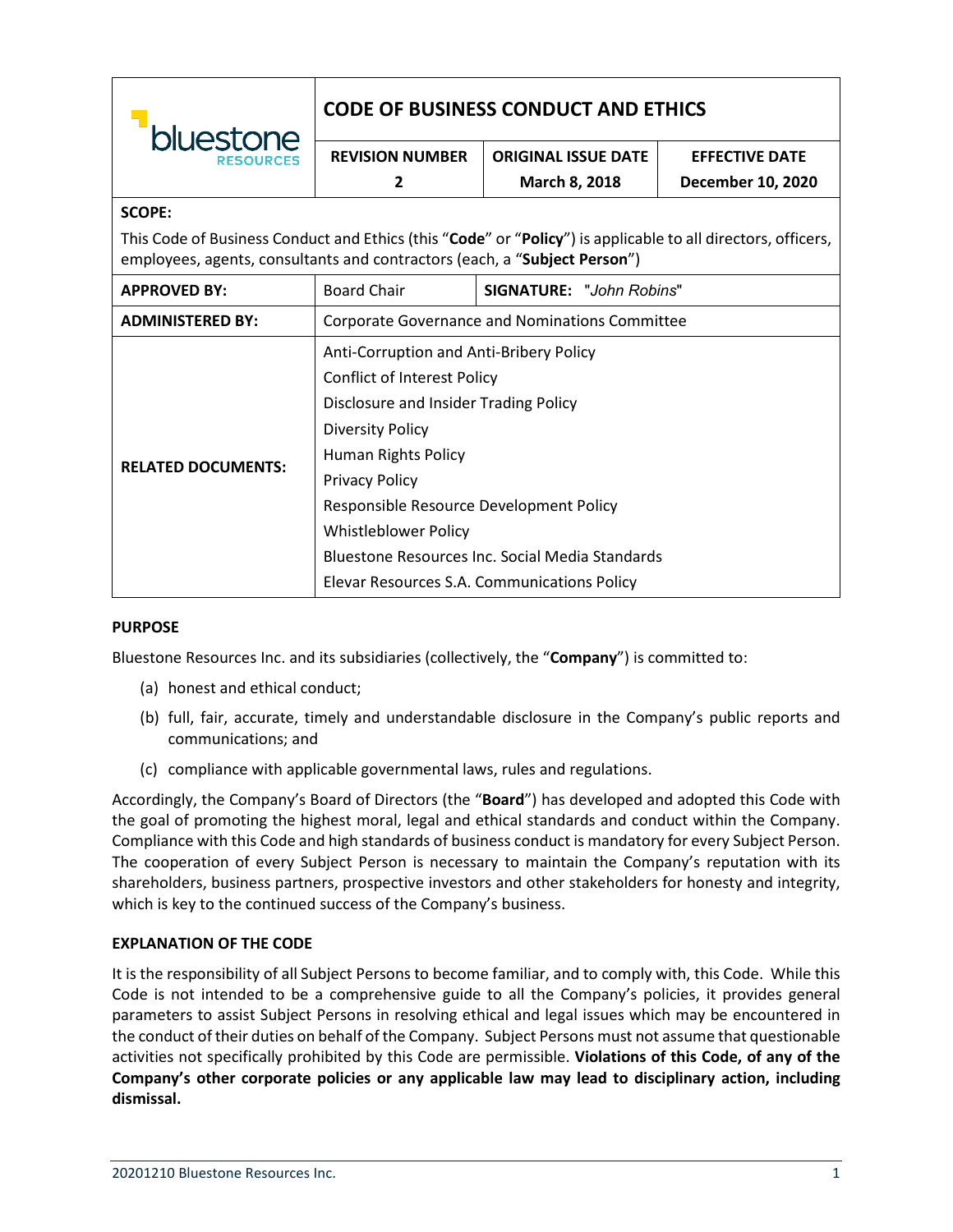An explanation of each of the principles of business conduct dealt with in this Policy is set out below. All questions by employees, officers and directors pertaining to this Policy should be directed to such person's supervisor or the Chief Executive Officer of the Company (the "**CEO**"). All questions from agents, consultants, and contractors should be directed to the employee responsible for supervising such person's work.

## **PRINCIPLES OF BUSINESS CONDUCT**

The recognition and protection of human rights are fundamental values for the Company and an inherent part of our commitment to ethical business conduct and corporate social responsibility. The Company respects, promotes, and supports human rights in its business and operations, is committed to fair employment, does not tolerate any type of discrimination, harassment or forced or child labour, and prioritizes initiatives to foster a safe and fair workplace culture. The Company is committed to the human rights of local communities including vulnerable groups.

## **1. Workplace**

## **1.1** *Discrimination and Harassment*

The Company is firmly committed to providing equal opportunity in all aspects of employment and will not tolerate any discrimination or harassment of any kind. Examples of conduct that will not be tolerated include derogatory comments based on racial, ethnic or religious characteristics, age, ancestry, citizenship, disability, family status, marital status, gender, sexual orientation, unwelcome sexual advances or comments and any other ground of discrimination prohibited by law.

### **1.2** *Substance Abuse*

The Company is committed to maintaining a safe and healthy work environment free of substance abuse. Subject Persons are expected to perform their responsibilities in a professional manner and to be free from the effects of drugs and/or alcohol.

### **1.3** *Health and Safety*

The Company is committed to providing a safe, healthy and productive work environment, and to promoting safe and productive work practices throughout its operations. Subject Persons must comply with all occupational health and safety laws, regulations and rules applicable to the business and operations of the Company. Subject Persons have a responsibility to promote health and safety in the workplace and must report or correct dangerous conditions immediately so that workplace accidents are minimized.

To protect the safety of all Subject Persons, Subject Persons must report to work in condition to perform their duties and free from the influence of any substance that could prevent them from conducting work activities safely and effectively. The use of alcohol and/or illegal drugs in the workplace is prohibited.

### **1.4** *Environment*

The Company is committed to protecting the environment and complies with all host country environmental laws and regulations and makes every effort to comply with international good environmental practices. The Company applies the precautionary principle to minimize environmental risks and is committed to returning all sites to a high environmental standard at the end of the project cycle.

### **1.5** *Privacy*

The Company collects and maintains personal information that relates to each employee's employment, including compensation, performance, medical, and benefit information. The Company has a Privacy Policy and follows procedures and applicable laws to protect such information wherever it is stored or processed, and access to employees' personal information is restricted. Employee personal information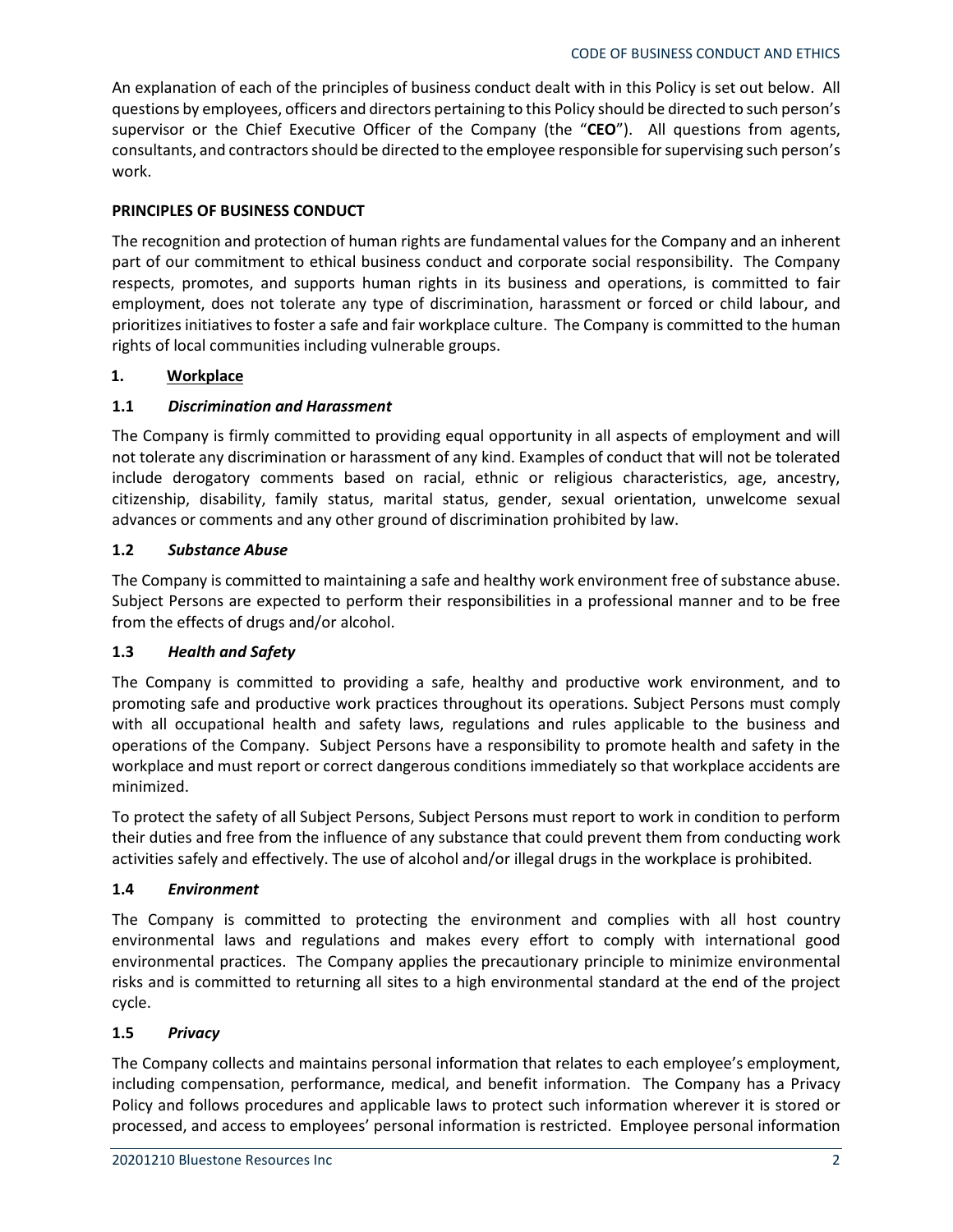will only be released to outside parties in accordance with the Company's policies and applicable legal requirement. Employees who have access to personal information must ensure that personal information is not disclosed in violation of the Company's policies or applicable laws. **Business Practices**

## **1.6** *Conflicts of Interest*

A conflict of interest occurs when one's private interests, or the private interests of one's family, interfere, or appear to interfere, in any way, with the best interests of the Company. Any situation where the judgment of a Subject Person may be compromised, where he or she shows undue favouritism to any party or where he or she receives a benefit of some kind is potentially a conflict of interest. All Subject Persons must strive to avoid situations that create a conflict, create the appearance of a conflict, or have the potential to create a conflict. The following are examples of conflict of interest situations which generally must be avoided, or which may raise a question:

- acting as an employee, officer or director of, or a consultant to, a competitor or potential competitor of the Company;
- having a financial interest in or loan from a business which is a joint venture partner, optionor or optionee, competitor, customer or supplier of the Company or which otherwise does business with the Company (a non-material investment in the securities of a publicly traded company normally would not be considered to present a conflict of interest); and
- placing of Company business with any other company that is directly or beneficially owned or controlled by a Subject Person, or by members of a Subject Person's family.

Subject Persons must fully disclose to their supervisor all circumstances that could be perceived as involving a conflict of interest between the Company and the Subject Person or members of the Subject Person's family. Full disclosure enables the Company to resolve unclear situations and to ethically handle conflicts of interest before any difficulty can arise. To the extent a conflict of interest cannot be avoided in a reasonable fashion, then appropriate procedures will be put in place to ensure that there is full disclosure and to minimize the involvement of the conflicted individuals in the relationship giving rise to the conflict.

## **1.7** *Corporate Opportunities*

Subject Persons must not appropriate for themselves the benefit of any business venture, opportunity or potential opportunity he or she learns about in the course of his or her employment or association with the Company when that opportunity could be of benefit or interest to the Company. A Subject Person must not use the Company's proprietary information or position for personal gain, and must not compete against the Company, either directly or indirectly.

## **1.8** *Use of Company Assets*

The use of the Company assets for individual profit or any unlawful unauthorized personal or unethical purpose is prohibited. The Company's assets, including information technology, intellectual property, materials, supplies, cash and other assets owned or leased by the Company, must be used only for business purposes. Each Subject Person is responsible for protecting and safeguarding the Company's assets from loss, theft, misuse and waste.

## **1.9** *Handling of Confidential Information*

Subject Persons must follow the procedures for safeguarding the confidentiality of undisclosed material non-public information set out in the Company's Disclosure Policy. Additionally, Subject Persons must safeguard proprietary information, which obligation continues even after employment or engagement with the Company ends. Proprietary information includes information that is not generally known to the public and has commercial value in the Company's business, such as, among other things, drill results, business methods, analytical tools, software programs, source and object codes, trade secrets, ideas,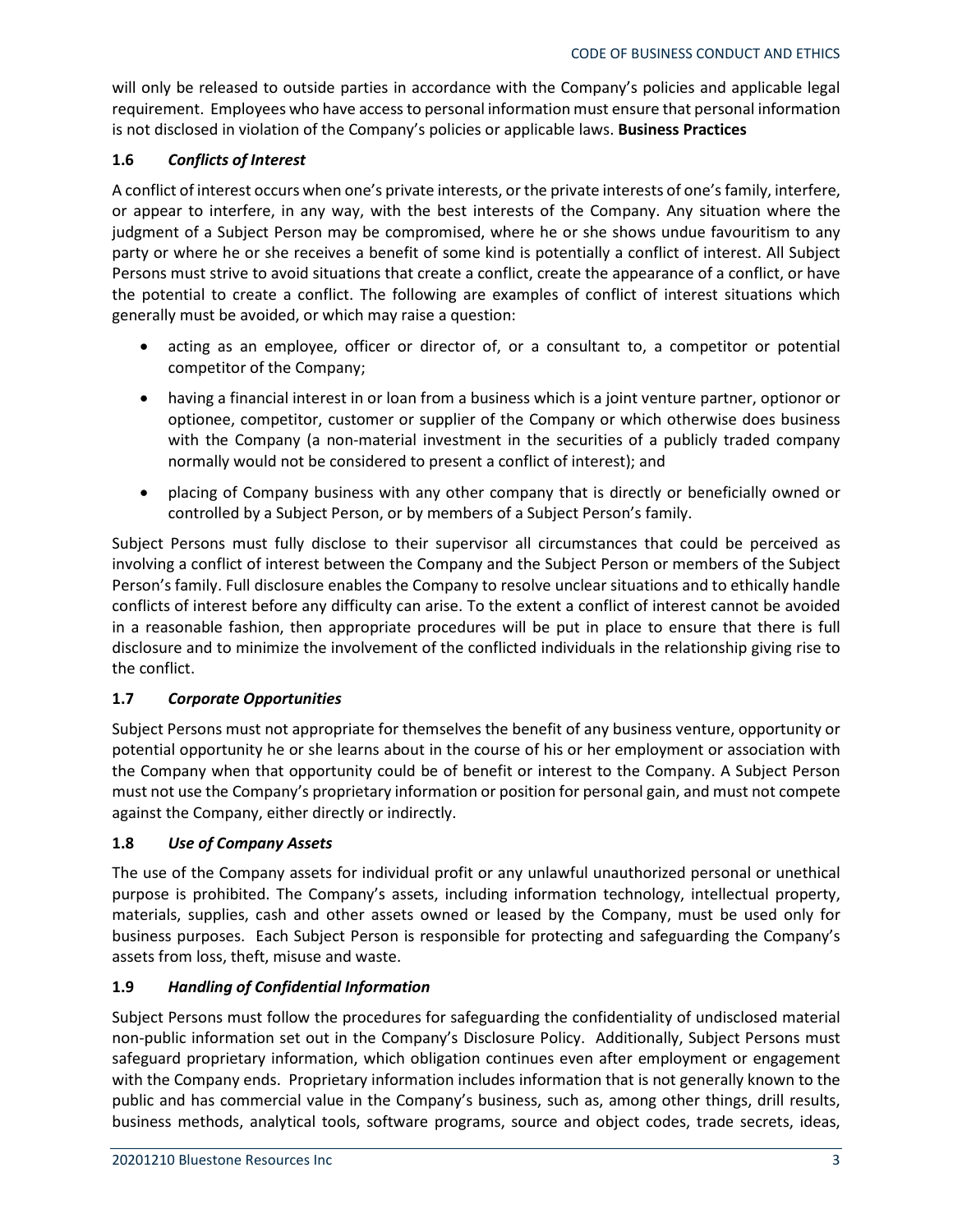techniques, inventions (whether patentable or not) and other information relating to economic analysis, designs, algorithms and research, as well as information relating to marketing, pricing, clients, and terms of compensation for Subject Persons.

## **1.10** *Information Technology*

The Company's information technology systems, including computers, e-mail, internet access, telephones and voicemail, are the property of the Company and are to be used primarily for business purposes. The Company's information technology systems may be used for minor or incidental personal use, provided that such use is not excessive or detrimental to the Company and does not impede on a Subject Person's ability to perform his or her duties. Additionally, Subject Persons may not use the Company's information technology systems to:

- allow others to gain access to the Company's information technology systems through the use of an employee's password or other security codes;
- send harassing, threatening or obscene messages;
- access the internet for inappropriate use; or
- send copyrighted documents that are not authorized for reproduction.

The Company has the right to access, monitor and review communications conducted using the Company's resources, and employees should have no expectation of privacy when using these resources.

## **1.11** *Media Relations and Social Media*

Media relations is managed exclusively by Investor Relations and the Communications Team. No other Subject Persons may engage with or respond to media. All Company official social media accounts are managed by Investor Relations and the Communications Team, which is responsible for developing content and seeking the appropriate approvals.

Subject Persons, when using personal social media, must not post material that is, or which may reasonably be perceived to be, inappropriate or harmful to the Company, its reputation, its employees, or any of its stakeholders, or any information that is considered confidential or not publicly available, or information that either identifies, or could be seen to identify, any Company personnel.

### **1.12** *Accuracy of Books and Records*

The books and records of the Company must reflect, in reasonable detail, all the Company's transactions in a timely and accurate manner in order to, among other things, permit the preparation of accurate financial statements in accordance with generally accepted accounting principles. All assets and liabilities of the Company must be recorded as necessary to maintain accountability for them. All business transactions must be properly authorized. All transactions must be supported by accurate documentation in reasonable detail and recorded properly. The recorded value for assets must be compared to the existing assets at reasonable intervals and appropriate action taken with respect to any differences. No information may be concealed from the auditors, the Company's Audit Committee or the Board. In addition, it is unlawful to fraudulently influence, coerce, manipulate or mislead any independent public or certified accountant who is auditing the Company's financial statements.

## **1.13** *Fair Dealings*

Each Subject Person must deal fairly and in good faith with other Subject Persons, securityholders, customers, suppliers, regulators, business partners and competitors. No Subject Person may take unfair advantage of anyone through manipulation, concealment, misrepresentation, inappropriate threats, fraud, abuse of confidential information or any other intentional unfair-dealing practice.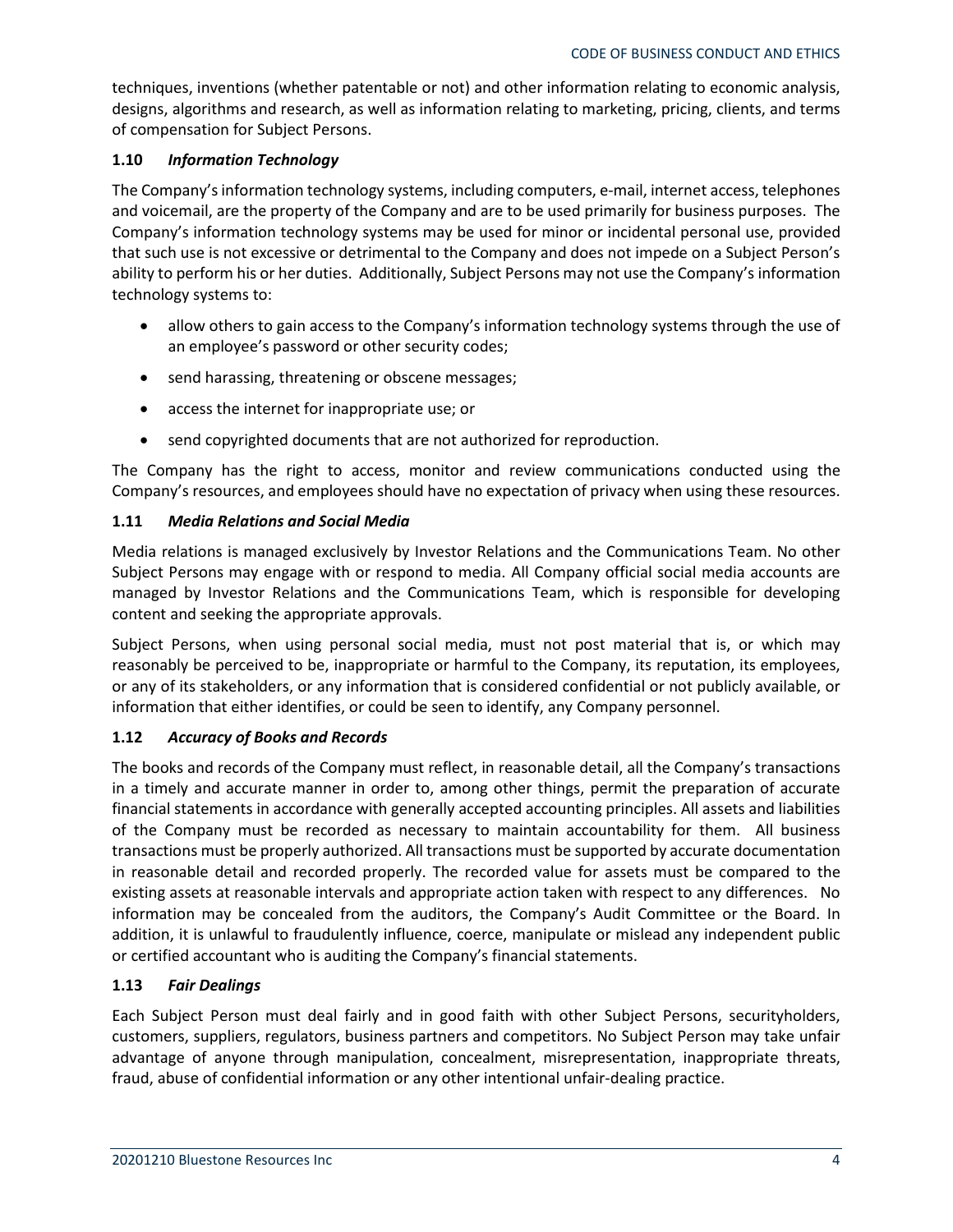## **2. Anti-Corruption and Business Ethics**

### **2.1** *Bribery and Other Improper Payments*

No Subject Person may, directly or indirectly, give, offer, demand, solicit or accept a bribe or any improper payment or incentive (such as any improper gift, gratuity, reward, advantage or benefit of any kind) to or from anyone in the course of conducting business on behalf of the Company, including for the purpose of obtaining or retaining business, or for any other advantage. For additional guidance on such matters, refer to the Company's Anti-Bribery and Anti-Corruption Policy, a copy of which is attached as Schedule "A" to this Policy.

## **2.2** *Dealings with Government and Other Public Officials*

The Company's funds, other resources or services must not be used to induce any public or government official, in any country, to do any action in violation of, or refrain from doing, his or her lawful duty.

Subject Persons are strictly forbidden from offering, promising, authorizing, or giving, directly or indirectly, money, gifts, hospitalities, loans, rewards, bribes, favours or anything of value to any government official, agent or other intermediary with the intention of influencing the government official's decision-making with respect to obtaining or retaining business, to obtain an improper advantage, or for any other improper purpose. For additional guidance on such matters, refer to the Company's Anti-Bribery and Anti-Corruption Policy, a copy of which is attached as Schedule "A" to this Policy.

## **2.3** *Gifts and Entertainment*

Business gifts and entertainment are customary courtesies designed to build goodwill among business partners. These courtesies include such things as meals and beverages, tickets to sporting or cultural events, discounts not available to the general public, travel, accommodation and other merchandise or services. In some cultures, they play an important role in business relationships; however, a problem may arise when such courtesies compromise – or appear to compromise – our ability to make objective and fair business decisions.

The Company strictly prohibits any Subject Person from giving, offering, promising, demanding, soliciting or receiving, directly or indirectly, a gift, or using corporate or personal funds, in such a way that could influence, or reasonably give the appearance of influencing, the Company's business relationship with any person, organization or group that does, or is seeking to do, business with the Company, or from a competitor of the Company. Notwithstanding the foregoing, the Company does not prohibit the giving or receiving of gifts of nominal or token value and does not prohibit expenditures of amounts for meals and entertainment and travel expenses that are ordinary and customary business expenses.

For additional guidance on such matters, refer to the Company's Anti-Bribery and Anti-Corruption Policy, a copy of which is attached as Schedule "A" to this Policy.

### **3. Legal and Regulatory Compliance**

### **3.1** *Compliance with Laws, Rules and Regulations*

A variety of laws apply to the Company and its operations. It is the Company's policy to comply with all applicable laws, and no Subject Person has authority to violate any law or to direct another Subject Person or other person to violate any law on behalf of the Company. Each Subject Person is expected to comply with all such laws, as well as rules and regulations adopted under such laws. Ignorance of the law is not, in general, a defense to an action for contravention. The Company expects every Subject Person to make every reasonable effort to become familiar with laws, rules and regulations affecting their activities and to exert due diligence in complying with these laws, rules and regulations and to ensure that those individuals reporting to them are also aware of these laws, rules and regulations.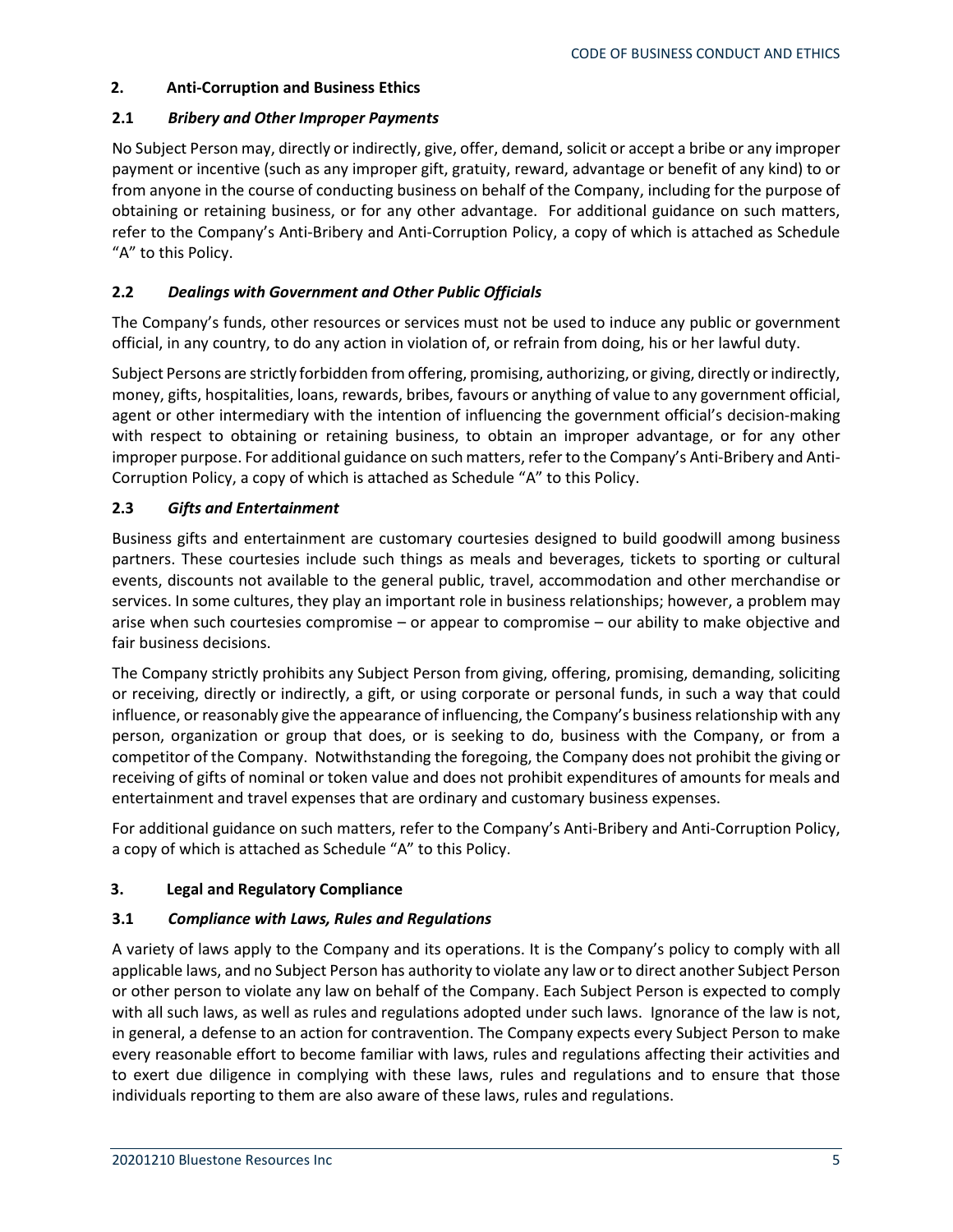## **3.2** *Securities Laws and Insider Trading*

Subject Persons who have access to confidential information are not permitted to use or share that information for stock trading purposes or for any other purpose except the conduct of the Company's business. All non-public information about the Company should be considered confidential information. To use material non-public information for personal benefit or to "tip" others who might make an investment decision based on this information is not only unethical but also illegal.

Please see the Company's Blackouts and Securities Trading Policy for further details on restrictions on trading and the use of the Company's information.

#### **COMPLIANCE WITH THIS CODE**

#### **1. Reporting Violations of this Code**

Any Subject Person who observes, learns of, or, in good faith, suspects a violation of this Code must immediately report the violation pursuant to the procedures for submission of complaints and concerns set out in the Company's Whistleblower Policy.

The Company will not tolerate any act of retaliation against any Subject Person who makes a good faith report of known or suspected acts of misconduct or other violations of this Code.

### **2. Adherence to this Code and Disciplinary Action**

All Subject Persons have a responsibility to understand and follow this Code. In addition, all Subject Persons are expected to perform their work with honesty and integrity in all areas not specifically addressed in this Policy. The Company will take such disciplinary or preventative action as it deems appropriate, including dismissal, to address any existing or potential violation of this Code or of any of the Company's other corporate policies or any other law.

To ensure that Subject Persons are aware of this Policy, a copy of this Policy will be distributed to all Subject Persons who will be required to annually sign an acknowledgement that they have received, read, and will abide by the Policy. All Subject Persons will be informed whenever significant changes have been made to this Policy. All new Subject Persons will be provided with a copy of this Policy and advised of its importance. Any other stakeholders can refer to the Company website page for updated information on this Policy.

### **3. Policy Review**

The Company will review this policy annually to ensure that it is achieving its purpose. Based on the results of the review, the Policy may be revised accordingly.

### **4. Amendments to this Code**

The Company reserves the right to interpret and amend this Code and these policies in its sole discretion as it deems appropriate. Any amendments to this Code will be disclosed and reported as required by law.